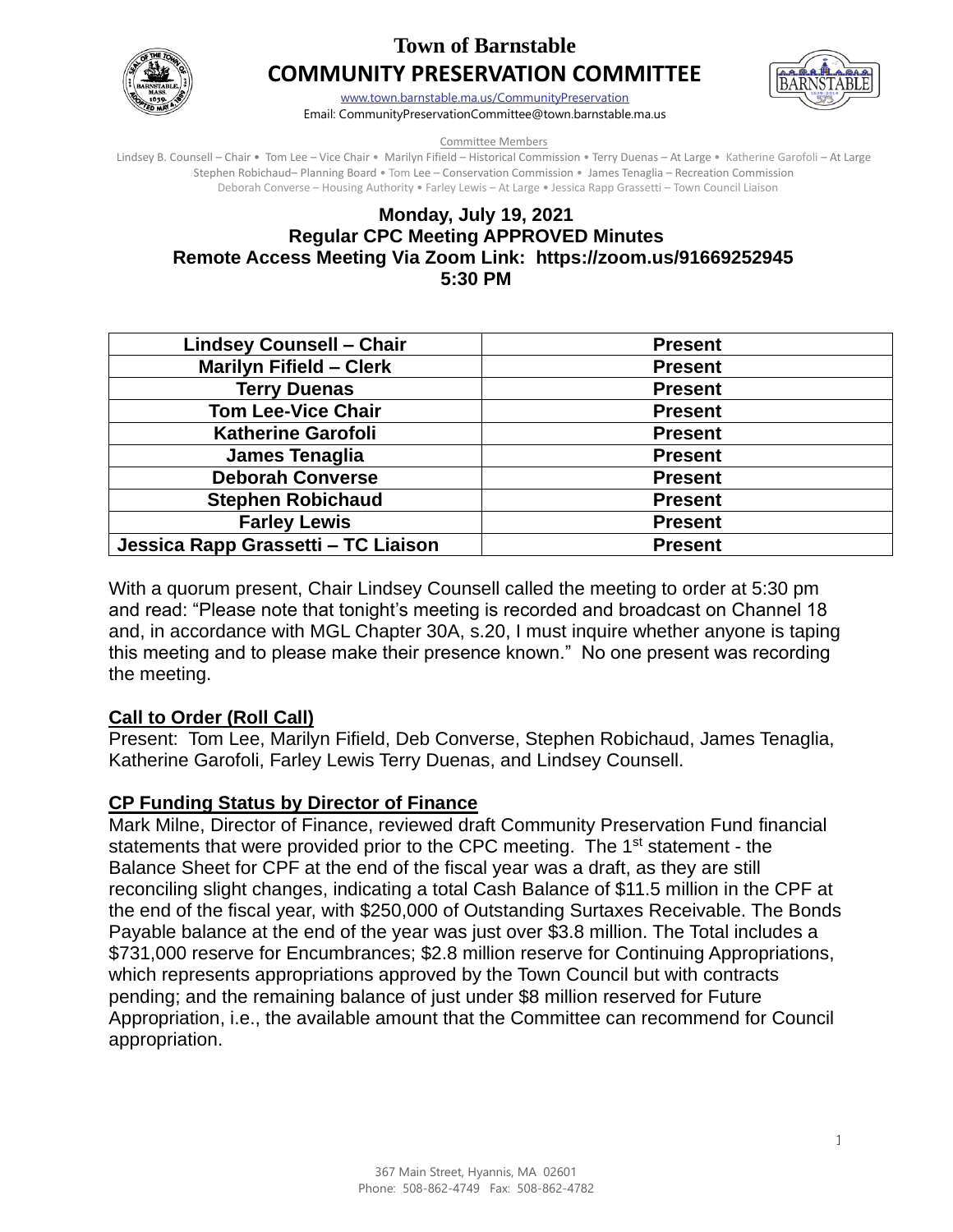Re. the Statement of Revenues, Expenditures and Charges for the fiscal year, Mr. Milne explained that almost \$4 million was received in Surtaxes, and this was matched with \$1,134,000 in State funds. He said there were also investment Earnings of about \$73,000, and he noted Expenditures of just over \$4 million for the year; with \$93,000 for Administrative Expenses, \$215,000 for Community Recreation projects, \$600,000 for Open Space, Community Housing \$300,000, Historic Preservation \$986,000, and Debt Service of \$1.8 million. He explained that revenues exceeded expenses by over \$1,127,000, increasing the fund balance from \$10.3 million to \$11.5 million.

Mr. Milne provided an overview of the Schedule of Unreserved Fund Balances by Program Area at the end of FY21, noting a balance of \$538,459 in the Community Housing reserve, \$334,934 in the Historic Preservation reserve, \$544,627 for Open Space and Recreation, and \$6,514,887 in Undesignated funds. He said that this will increase slightly when June Investment Earnings are reported.

Re. Outstanding Bonds Payable, Mr. Milne noted that \$1,665,000 is coming due in FY 22, followed by a significant drop to \$1,083,000 in FY 23 and another significant drop in FY24, with the last loan payment due in FY 2030. He added that the significant debt service reductions in the next couple of years will offer opportunities to do other things with the program.

Mr. Milne said the FY22 budget that was adopted by the Town Council resulted in some increases in these program reserve areas, with estimates of the Beginning Fund Balances of \$7.9 million Total and \$5.2 million of Revenue for the fund in FY22. He explained that the 10% set aside for each program area was \$522,000, with another \$200,000 appropriated for Committee Administrative Expenses, along with \$1.587,000 for Debt Service and \$289,000 for the Hyannis Golf Course acquisition that was part of the Golf Course Enterprise Fund budget.

Mr. Milne noted contingent future appropriations that are coming up at the Town Council, saying that as of July 1, 2021, there is a total of \$1,061,332 for Community Housing; \$690,000 for Historic Preservation; \$942,000 for Open Space and Recreation along with a Budget Reserve of \$1,872,000 and an Undesignated balance of \$4,538,000.

Councilor Jessica Rapp Grassetti noted that the two DPW playground projects are on the August 19, 2021, Town Council agenda for first read.

Councilor Kris Clark asked Director Milne if it would make sense to consider accelerating or retiring some of the debt, and he replied that some of the debt was refinanced in FY21, saving tens of thousands of dollars in interest costs. But he noted that none of the remaining debt could be advanced or retired, but only refinanced, because we do not have the ability to recall those funds.

#### **Minutes**

The motion of Marilyn Fifield was seconded by Tom Lee, to approve the June 21, 2021, Regular CPC Meeting minutes as submitted. Roll Call Vote: Yes - 7, No - 0, 2 Abstained. Motion carried.

#### **Letters of Intent**

None received.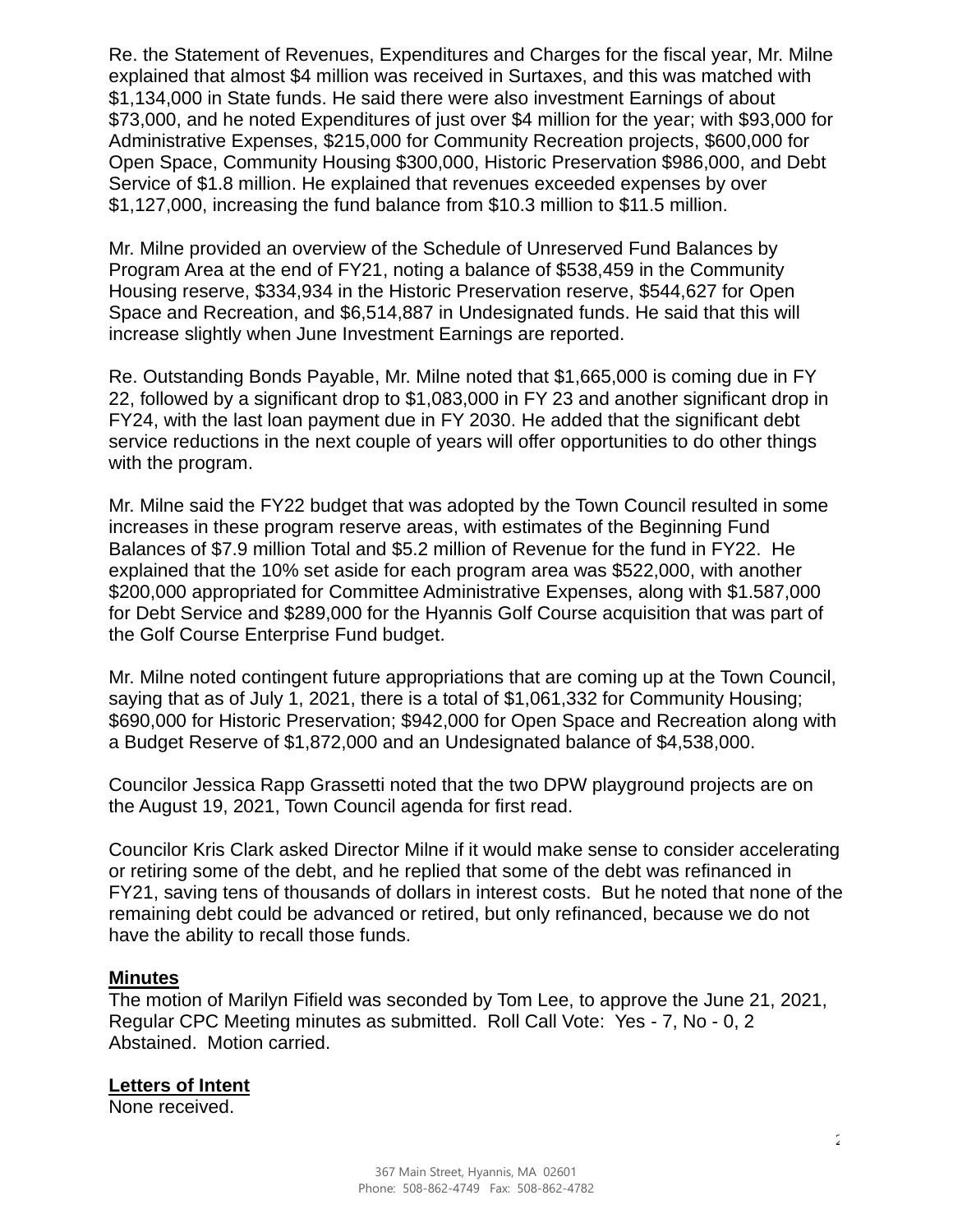# **Applications**

• **Application from the Barnstable Affordable Housing Growth and Development Trust Fund Board seeking \$2.5 million in Community Housing and Undesignated Funds for the preservation, creation, acquisition, and support of Community Housing.**

Assistant Town Manager Andy Clyburn and Attorney Ruth Weil were present on behalf of the Affordable Housing Trust and narrated a PowerPoint presentation for the Committee. Mr. Clyburn explained that the lack of affordable housing in Barnstable for households at or below 100% of the Area Median Income (AMI) has been severely exacerbated by the pandemic. To respond to the ongoing affordable housing crisis, he said the Trust is seeking additional CPA funds to continue to focus on increasing Barnstable's affordable housing stock, consistent with the Town's Housing plans, since the Affordable Housing Trust is specifically eligible to receive CPA funds for Community Housing under the provisions of the Community Preservation Act.

Following a positive recommendation from the CPC on January 23, 2020, the Town Council voted unanimously to appropriate \$2.5 million dollars of Community Preservation funds to the Trust; and Mr. Clyburn noted that the Trust has expended or committed to date \$1,794,569.11 of the CPA funds allocated to the Trust in the initial Application to address Barnstable's Community Housing needs, and he outlined some of the CPA projects that were funded:

- \$300,000 grant to the Housing Assistance Corporation for temporary emergency rental assistance;
- \$90,000 loan to the Cape and Islands Veterans Outreach Center, Inc., in support of the creation of 5 new housing units in Dennis for homeless veterans;
- \$1.4 million dollars for 10 affordable housing units within a new development in Hyannis at 50% AMI, to be held in perpetuity.

Mr. Clyburn outlined the potential uses of the additional Community Preservation funds requested:

- Development activities to provide gap funding, land acquisition, new construction, redevelopment of existing buildings to create new units, and conversion of marketrate units to affordable housing units.
- Predevelopment activities to determine the viability of residential development, with funds to be made available for costs related to architect and engineering fees, financial feasibility analysis and other costs associated with examination of the feasibility of a community housing development.
- Seeking partnerships to leverage Community Preservation funds for a First-time Homebuyer Program. Because of the large gap between the average sales price of a single-family home and what is affordable, the Trust is exploring programs with banking partners to lower interest rates for first-time home buyers when used in conjunction with CPA funds.
- Continuing consultation with the Asset Management Division to help identify Townowned parcels that may be feasible for development of affordable housing.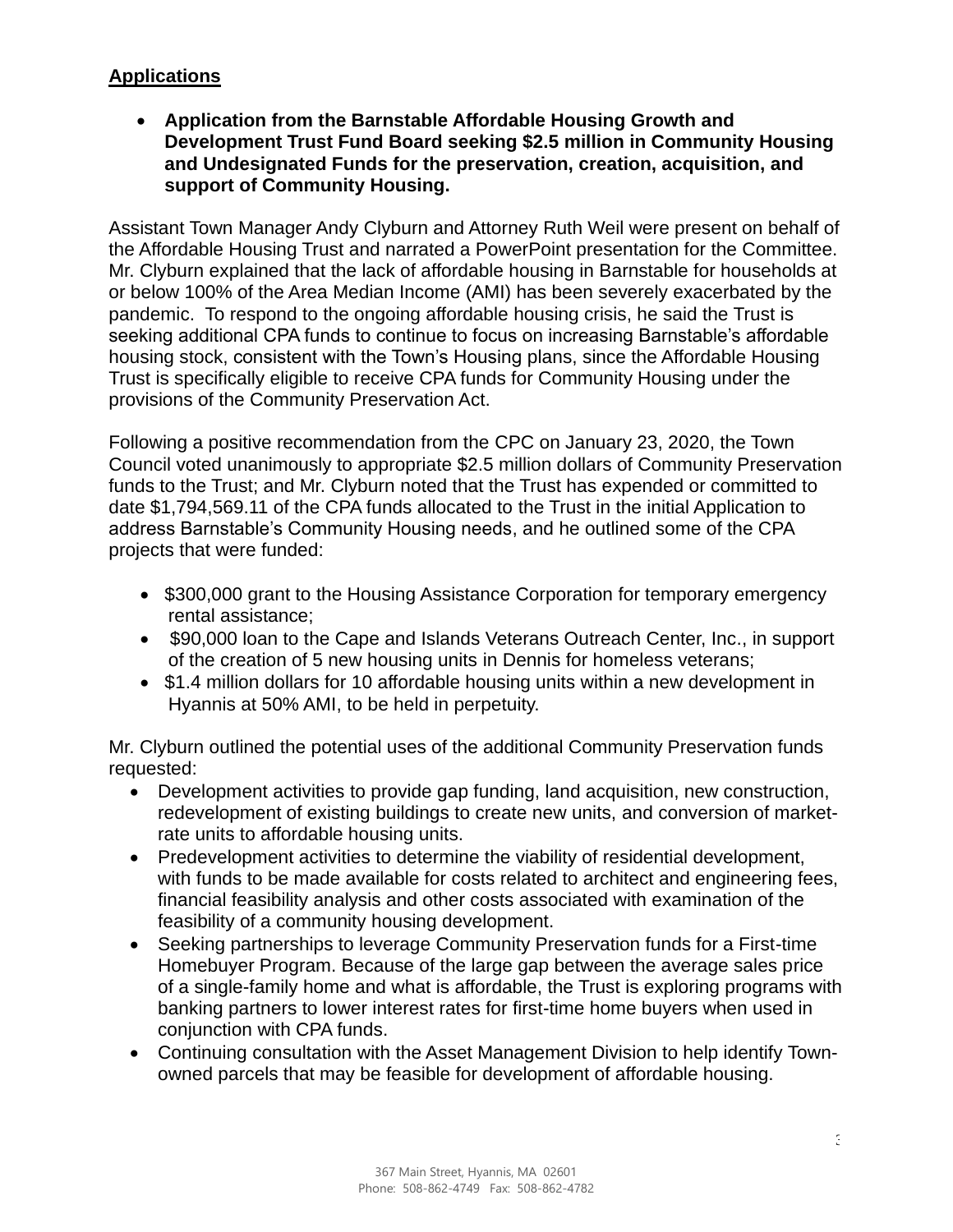Mr. Clyburn noted that historically Town Community Preservation Fund expenditures have been significantly less for the Community Housing category. He explained the anticipated Trust budget with revenue of \$3.4 million dollars for FY22, providing a breakdown of the funds anticipated for each of the potential use categories and for FY23.

Councilor Kris Clark suggested that the Recreation/Open Space figures be bifurcated for clarity. CPC members discussed other housing programs funded by CP funds that had not expended funds for years, and Atty. Ruth Weil explained the purpose of the programs. It was agreed that the continued viability of these programs should be revisited. In answer to CPC questions, Atty. Weil explained that the Trust's request is matched with \$197,000 from the Trust's non-CP funds received prior to receiving CP funding. Atty. Weil noted that only \$4,000 - \$5,000 had been expended of the \$300,000 provided to Housing Assistance Corp (HAC)., explaining that Federal and State programs were to be used first, and it is likely these funds will be returned due to the availability of other funds through HAC. She further noted that the \$90,000 loan to the Veterans Outreach Center can be converted to a grant, although a formal request has not yet been filed. Atty. Weil explained that Standard Holdings LLC is moving forward, although there are several steps to be completed before CP funds can be released. Mr. Clyburn added that use of Trust funds for Accessory Affordable Dwelling Units created under the newly passed ordinance has not been discussed by the Trust.

In answer to CPC questions, Mr. Clyburn said that metrics are still being developed, and the Veterans Outreach Center in Dennis was eligible to receive funds as a regional project. Atty. Weil explained that the First-time Homebuyer Program bridges the affordability gap by partnering with the Mass. Housing Partnership program called One+Boston which subsidizes the mortgage interest rate to the point where a Trust advancement of \$50,000 would increase a buyer's purchasing power by \$150,000 for example. They said the Town will do a lot of outreach and publicity, using all available social media tools, including Facebook, to get the program up and running. Mr. Clyburn added that the Trust has other sources of revenue in addition to the \$200,000 that exists from mitigation. As Cape Town Plaza enters the development phase, he said the Trust will receive additional revenue, and the Trust will seek further mitigation funds in the future. Atty. Weil said that the Trust will also explore all the other organizations that are offering First-time Homebuyer programs, and Mr. Clyburn added that the Trust is presently exploring development potential for affordable housing for a Town-owned property with sewer service that is next to the police station.

Atty. Weil noted that no Federal funding has been distributed yet, in answer to Councilor Kris Clark's inquiry regarding reimbursement from the infusion of Federal funds, explaining that it will be handled at the County level when funds do come through.

Public Comment – None.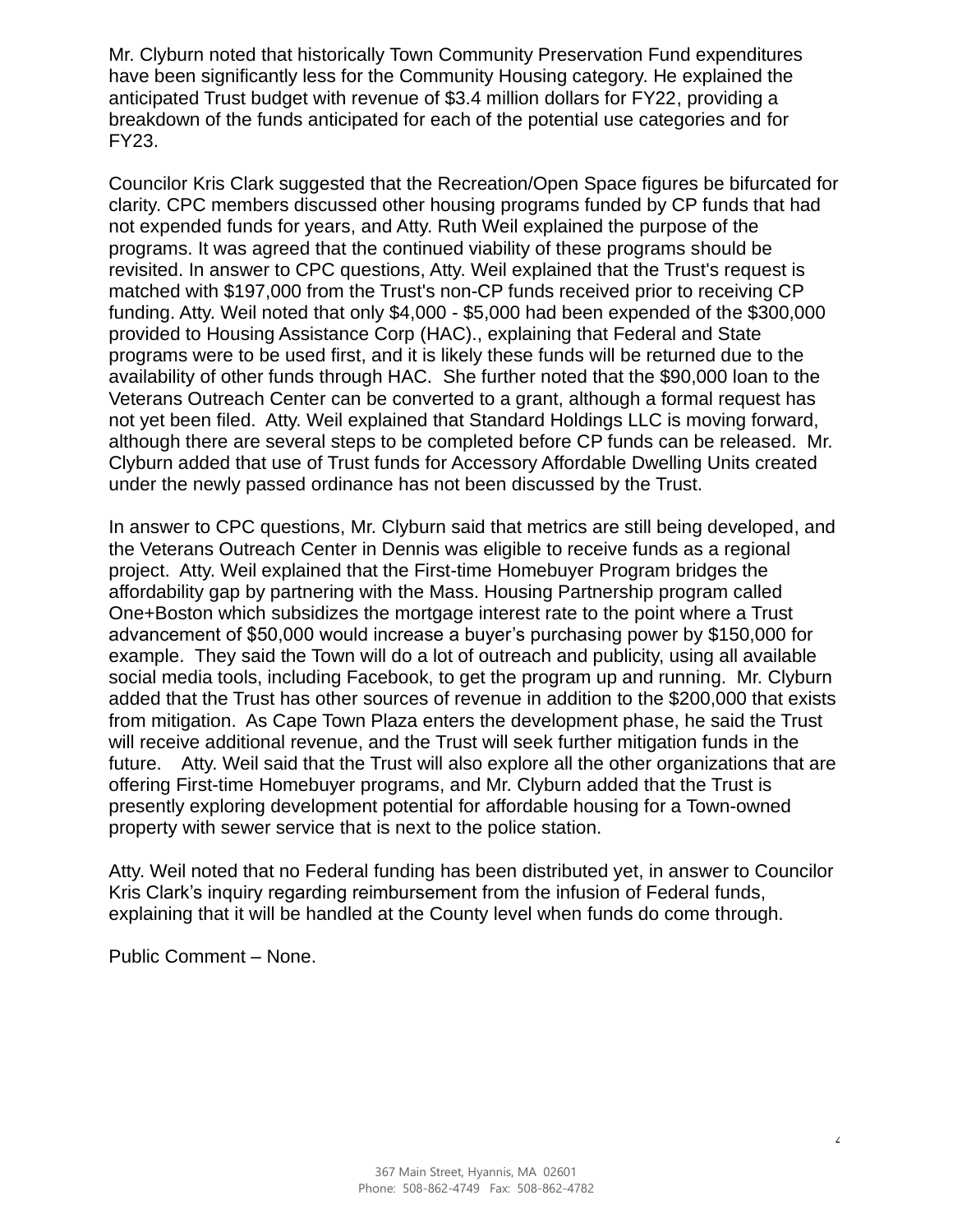**Motion was made by Lindsey Counsell and seconded by Terry Duenas that the Community Preservation Committee recommends to the Town Council, through the Town Manager, the support and creation of Community Housing by approving the application of the Barnstable Affordable Housing Growth and Development Trust for \$2.5 million dollars. These funds are to be expended from the Housing Reserve in the amount of \$1,061,332 and from the FY22 Budget Reserve in the amount of \$1,438,668.** 

**Roll Call Vote: Terry Duenas - yes, Marilyn Fifield -yes, Deb Converse yes, Katherine Garofoli - yes, Tom Lee - yes, Farley Lewis - yes, Steve Robichaud - yes, James Tenaglia - yes, Lindsey Counsell - yes. Yes - 9, No - 0. Motion carries with a unanimous vote.**

• **Application from the Cape Cod Center for the Arts, Inc., d/b/a The Cape Playhouse, Dennis, requesting \$100,000 in Barnstable Community Preservation Historic Preservation funds for the restoration of the eastern side of the Playhouse. The project includes re-shingling, trim replacement, installation of new gutters, downspouts and dry wells, new doors and sills, new staircases to the balcony, and window replacement or restoration. Total project cost is \$650,000 with secured funding of \$550,000.**

Cape Playhouse Director Nora Carey explained that this request is the last funding needed to restore the eastern side of the Playhouse. She explained that once the Playhouse is updated, they would not be limited to a 12-week season and could raise the funds to renovate the rest of the campus. In discussing the project, CPC members noted a small dollar amount earmarked for Historic Preservation remaining in the Town's Community Preservation Fund and a great need for funds for projects within the town of Barnstable. CPC members acknowledged the regional benefits of the Playhouse and expressed appreciation for it. Marilyn Fifield reminded the Committee that, while the Barnstable Historical Commission was supportive of the Cape Playhouse as an historic property, they voted to oppose funding historic preservation projects outside of the town of Barnstable because there is so much need in Barnstable. After a brief discussion regarding Playhouse revenue and fund-raising potential, as well as the serious need for the funds within the town of Barnstable, a motion to deny the application was made.

Public Comment – none.

**Motion was made by Chair Counsell and seconded by Marilyn Fifield to deny the request of The Cape Playhouse, Inc., for \$100,000 in Community Preservation Historic Preservation funds for the restoration of the eastern side of the Playhouse. Roll Call Vote: Terry Duenas - yes, Marilyn Fifield - yes, Deb Converse - abstain, Katherine Garofoli - yes, Tom Lee - yes, Farley Lewis - yes, Steve Robichaud - yes), James Tenaglia - yes, Lindsey Counsell - yes. Yes - 8, 1 abstained. Motion carried.**

General Public Comment: None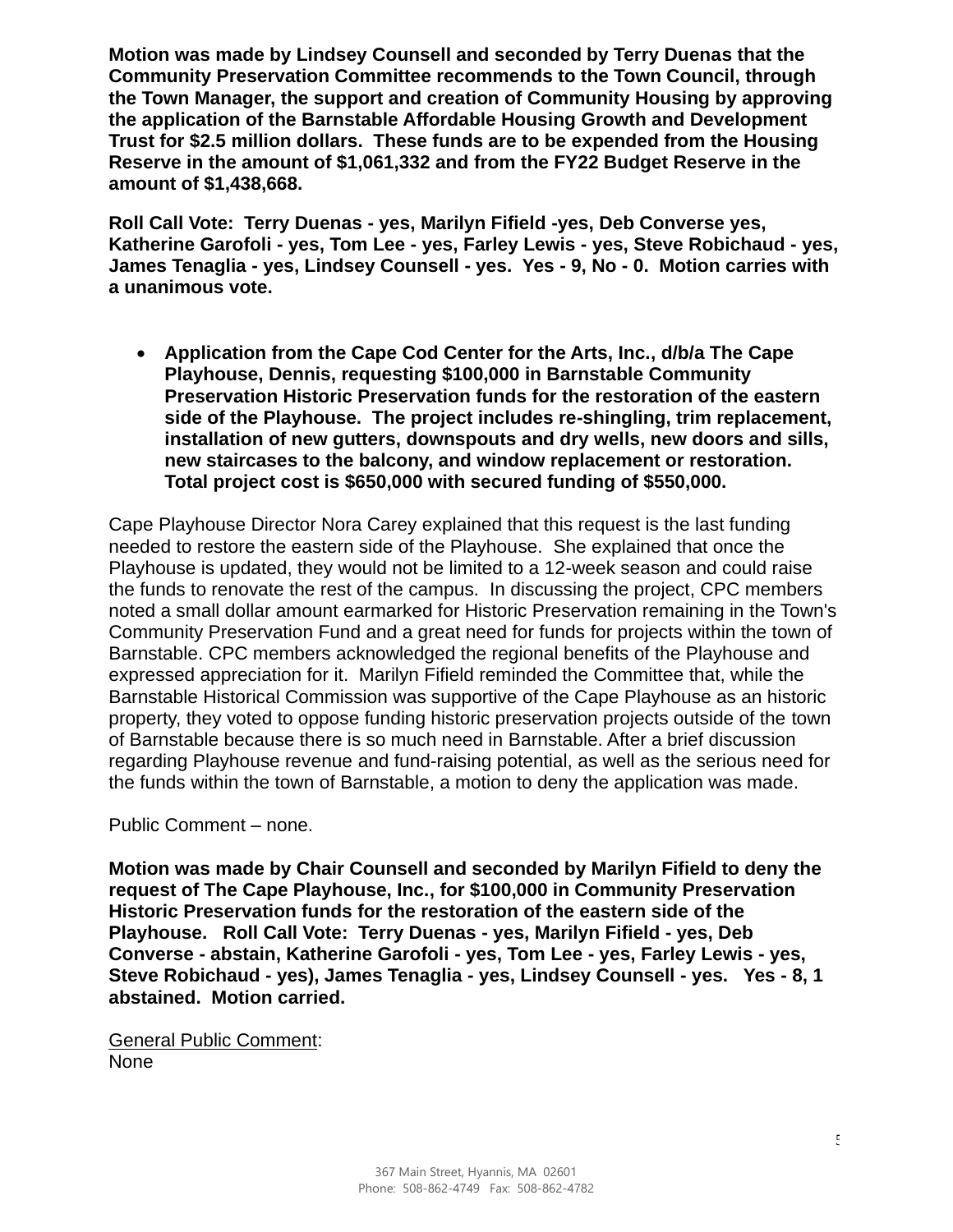## Correspondence Received:

Chair Counsell noted receipt of a Letter of Intent that was referred to the Affordable Housing Growth and Development Trust.

Project Updates: Chair Counsell provided the following project updates:

- Mid-Point Community Housing Application Deb Converse noted that the lease agreement is currently being worked out.
- DPW Barnstable Hollow Playground and Centerville Recreation Playground Applications are scheduled for the August 19, 2021, Town Council meeting.
- Barnstable Historical Society Application was approved at the July 15, 2021, Town Council meeting.
- The Legal Dept. has reviewed the Little League Application, and it can proceed toward CPC consideration.
- Cotuit Federated Church will be submitting a Letter of Intent, as will the Historical Society of Santuit and Cotuit.
- Sturgis Library and Barnstable Land Trust (Bowles Field) Applications have not been scheduled yet with the Town Council.
- 830 Wakeby Road, Marstons Mills, will need to close by the end of the year to be eligible for the State drinking water grant. Legal Dept. has been working on finalizing the Conservation Restriction.
- Referring to the financial statements received from Mark Milne, Tom Lee requested that the numerous projects that appear to be complete be reviewed to see if they can be closed. Chair Counsell said Mark Milne is presently working on this. There was discussion regarding the Accessory Affordable Apartment Program and the difficulty with qualifying as well as how the passage of the new ordinance will affect the 120 affordable units that were approved under the AAAP if accessory apartments will now be allowed by right.

General Discussion:

• Chair Counsell reported that the Town Manager's recommendation is for CPC to continue remote public meetings.

# **Adjournment**

**Motion was made by Tom Lee and seconded by Terry Duenas to adjourn. Roll Call Vote: Terry Duenas - yes, Marilyn Fifield - yes, Deb Converse - yes, Katherine Garofoli - yes, Tom Lee - yes, Farley Lewis - yes, Stephen Robichaud yes), James Tenaglia - yes, Lindsey Counsell - yes. Yes - 9, No - 0. Meeting adjourned at 6:41 p.m.**

**Next Regularly Scheduled CPC Meeting – August 16, 2021**